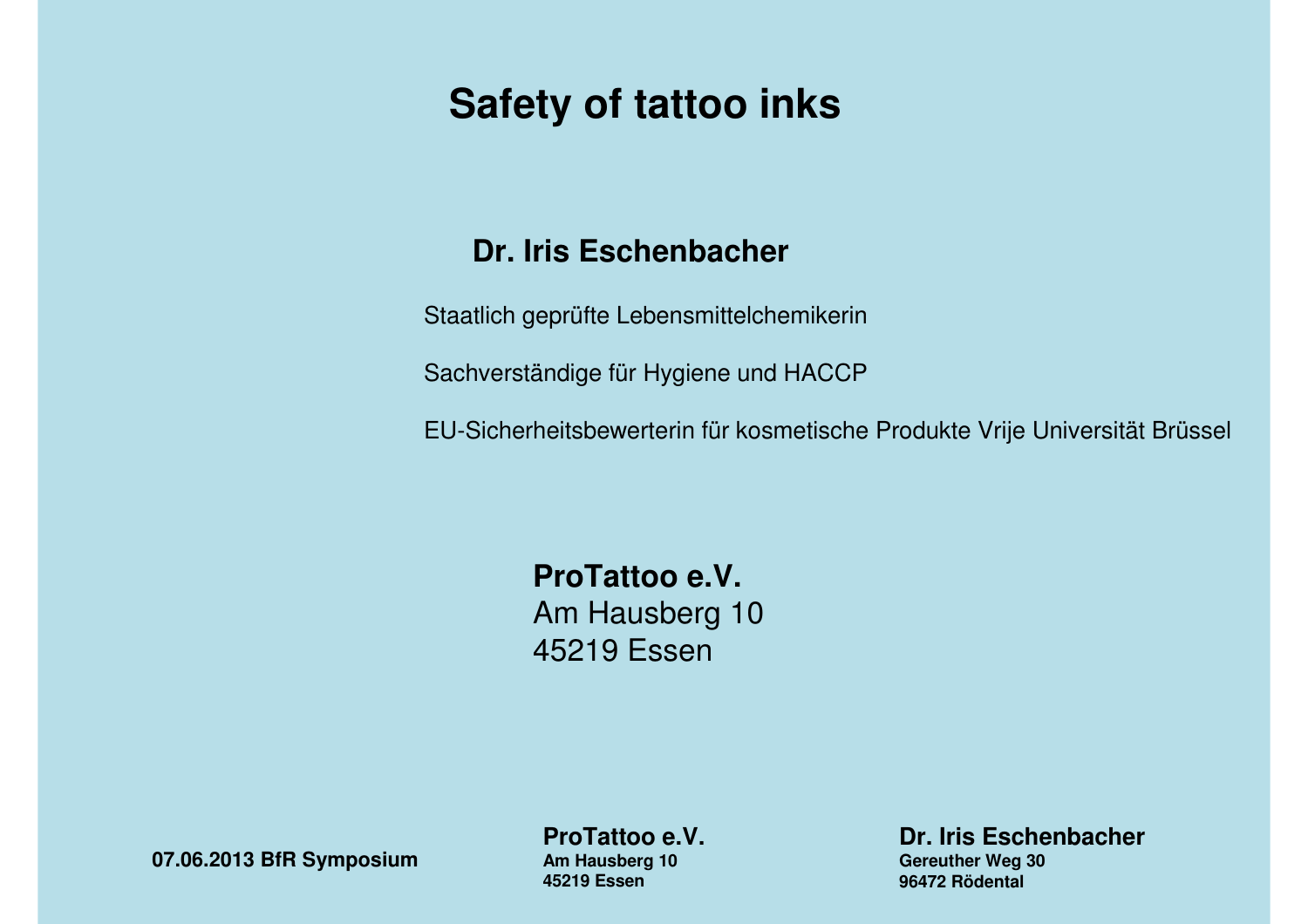### **What are the Hazards and Risks?**

#### **Lack of hygiene**

Infection – dirty needles can pass infections, non-sterile water to dilute the inks

using tattoo inks past their expiration date.

use of unhygienic practices that contaminate ink bottles or mixing with contaminated colors

use of manufacturing processes that introduce contaminants or allow contaminants to survive

#### **use of contaminated ingredients**

#### **Allergic and toxic reaction**

due to additives, chemical composition of the colourant, but also due to impurities

**Scarring** – Unwanted scar tissue may form when getting or removing a tattoo

**Granulomas** – These small knots or bumps may form around material that the body perceives as foreign, such as particles of tattoo pigment

**MRI complications** – People may have swelling or burning in the tattoo when they have magnetic resonance imaging (MRI)

**07.06.2013 BfR Symposium**

**ProTattoo e.V.Am Hausberg 1045219 Essen**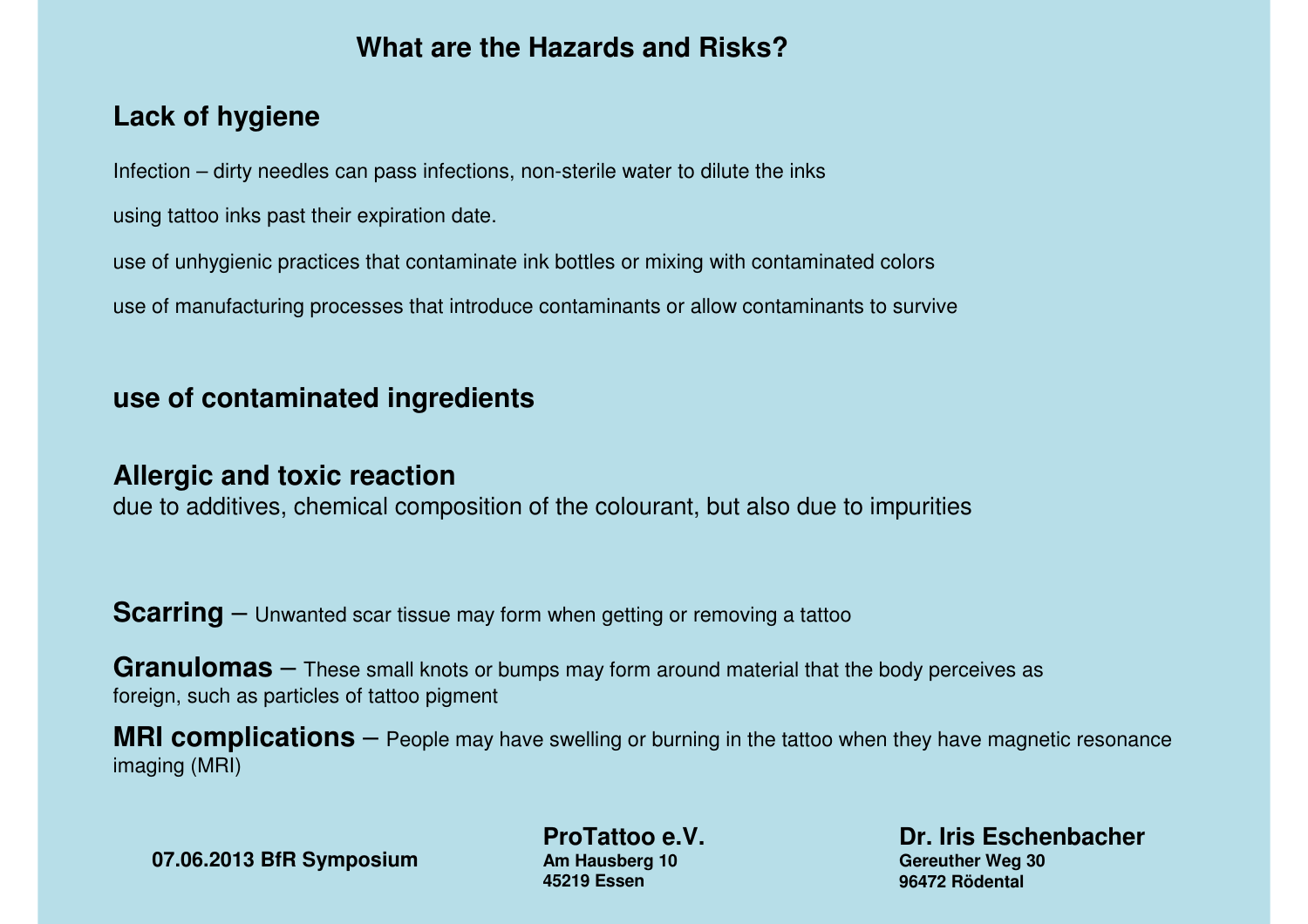**Some risks, such as the spread of infections through the use of unsterilized needles, have long been known.** 

# **But what isn't clear is the safety of tattoo inks**

**07.06.2013 BfR Symposium**

**ProTattoo e.V.Am Hausberg 1045219 Essen**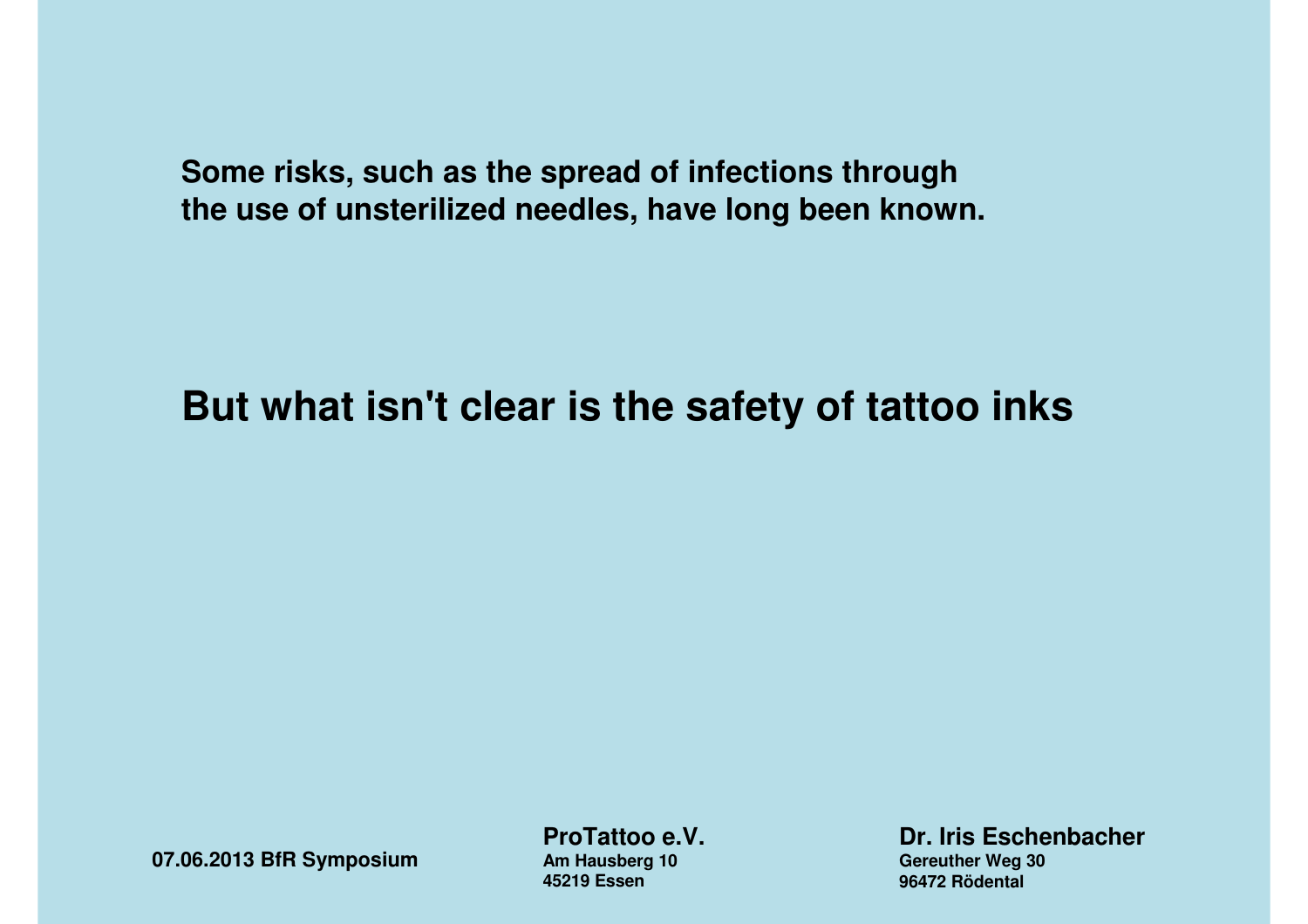#### Theory

Tätowiermittelverordnung

**Example 18 Resolution ResAP(2008)1** 

on requirements and criteria for the safety of tattoos and permanent make-up (superseding Resolution ResAP(2003)2 on tattoos and permanent make-up)

S COUNCIL DIRECTIVE of 27 July 1976 on the approximation of the laws of the Member States relating to cosmetic products (76/768/EEC)

 $\triangleright$  REGULATION (EC) No 1223/2009 OF THE EUROPEAN PARLIAMENT AND OF THE COUNCIL of 30 November 2009 on cosmetic products

**07.06.2013 BfR Symposium**

**ProTattoo e.V.Am Hausberg 1045219 Essen**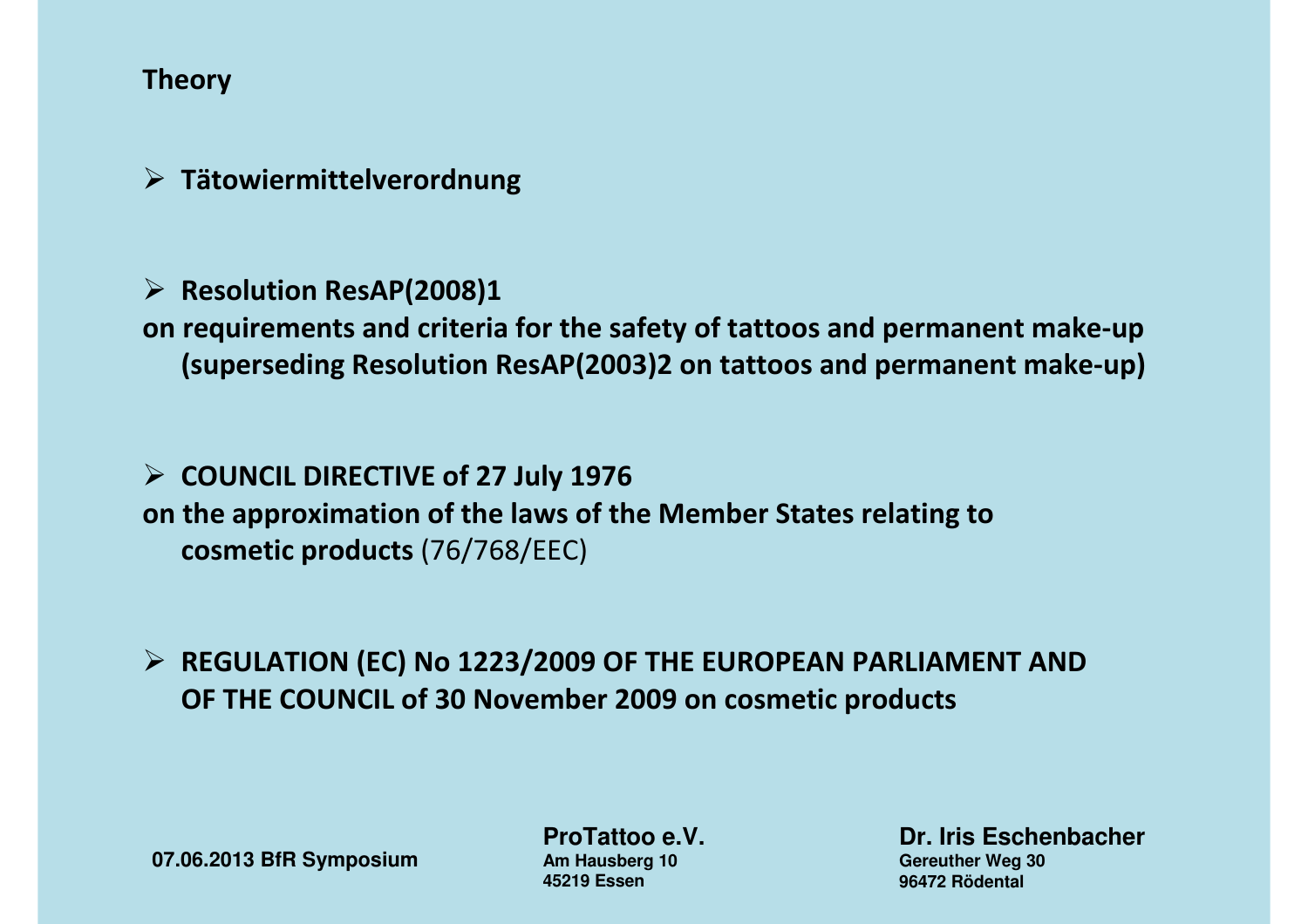Tätowiermittelverordnung

Cosmetic DIRECTIVE (76/768/EEC)

Annex I: (76/768/EEC) negative list,list of substances which must not form part of the products

Annex III: (76/768/EEC) positive list

**07.06.2013 BfR Symposium**

**ProTattoo e.V.Am Hausberg 1045219 Essen**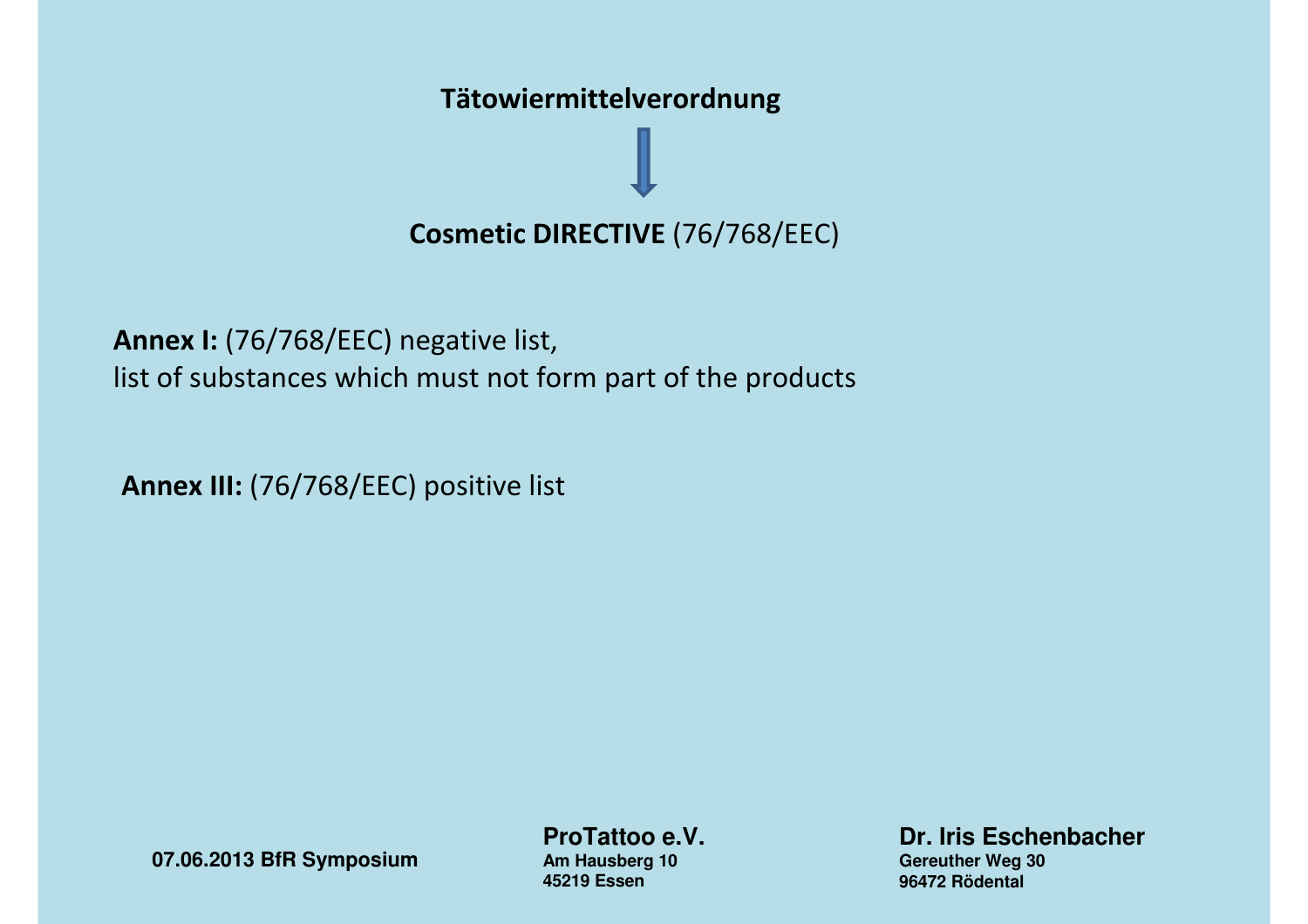Tätowiermittelverordnung

Annex I (76/768/EEC)

#### LIST OF SUBSTANCES WHICH MUST NOT FORM PART OF THE PRODUCTS

CI 74160: (CAS 147-14-8; EINECS 205-685-1) when used as a substance in hair dye products

Annex III (76/768/EEC)

CI 74160: no special application conditions: colouring agent allowed in all cosmetic products.

**07.06.2013 BfR Symposium**

**ProTattoo e.V.Am Hausberg 1045219 Essen**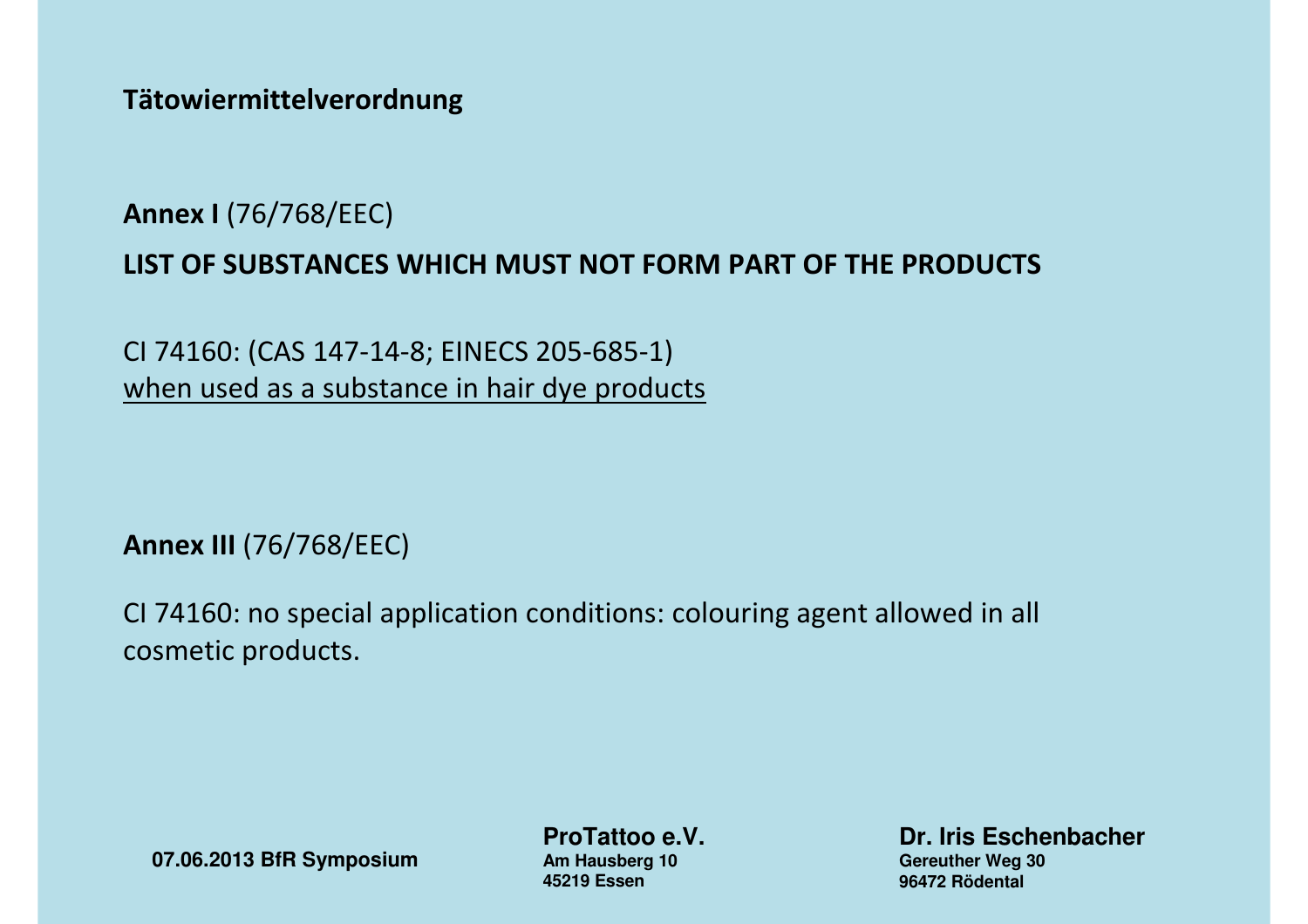## Resolution ResAP(2008)1

 on requirements and criteria for the safety of tattoos and permanent make-up (superseding Resolution ResAP(2003)2 on tattoos and permanent make-up)

### Example:

Nickel As low as technically achievable

Method

Bioavailability



**07.06.2013 BfR Symposium**

**ProTattoo e.V.Am Hausberg 1045219 Essen**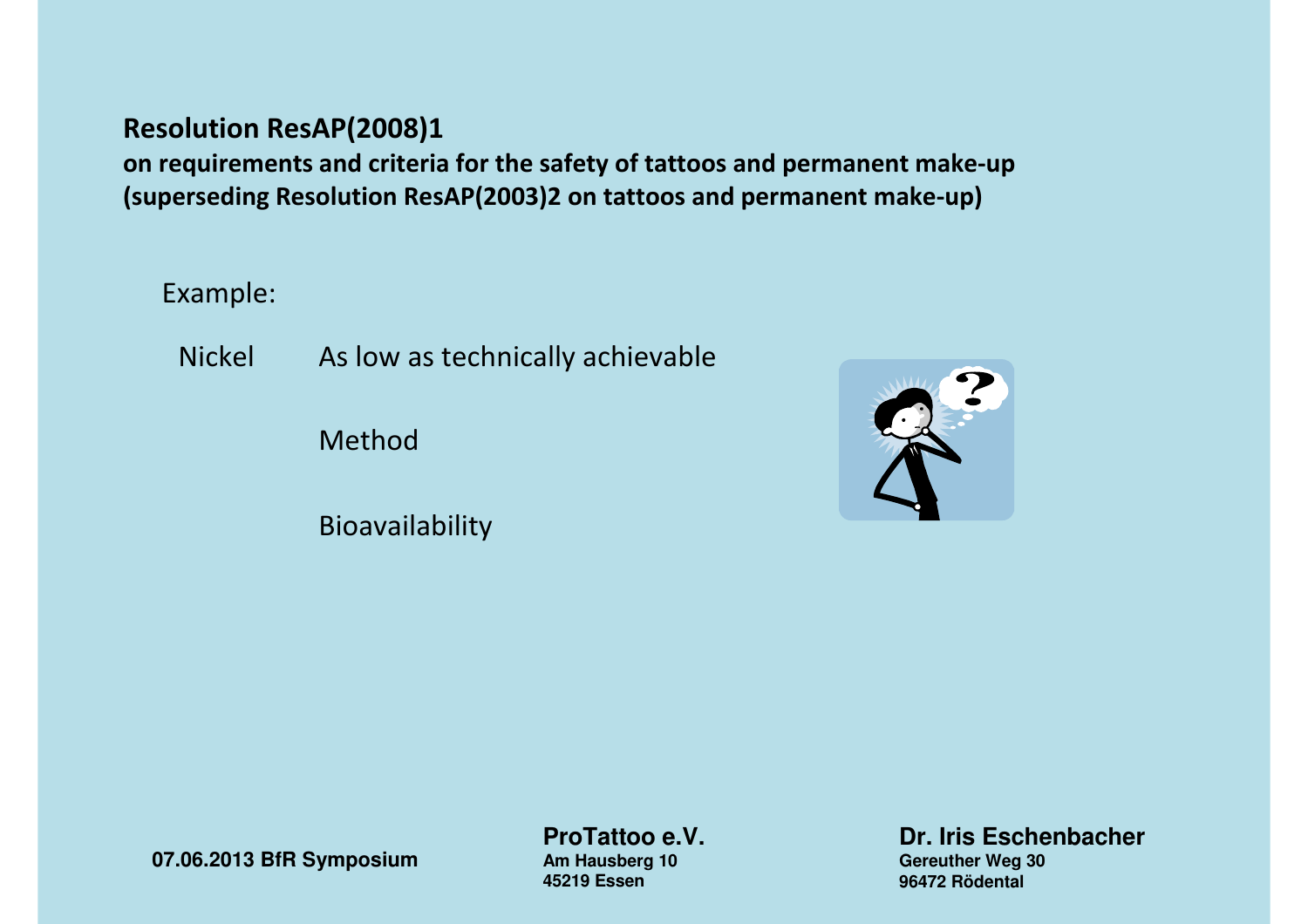## Specifications

## Safety data required for the assessment of substances used in tattoos and PMU

- Data on physico-chemical properties:

purity;impurities (heavy metals, amines, etc.);auxiliary ingredients;stability (UV, laser, enzymes, bacteria);cleavage products (aromatic amines, etc.).

- Toxicological data:



corrosion; irritation (skin, mucous membranes);phototoxicity;immunotoxicity (sensitisation, photo-sensitisation, etc.);genotoxicity *in vitro* including test of cleavage products; photo - genotoxicity.

**07.06.2013 BfR Symposium**

**ProTattoo e.V.Am Hausberg 1045219 Essen**

**Dr. Iris EschenbacherGereuther Weg 30**

**96472 Rödental**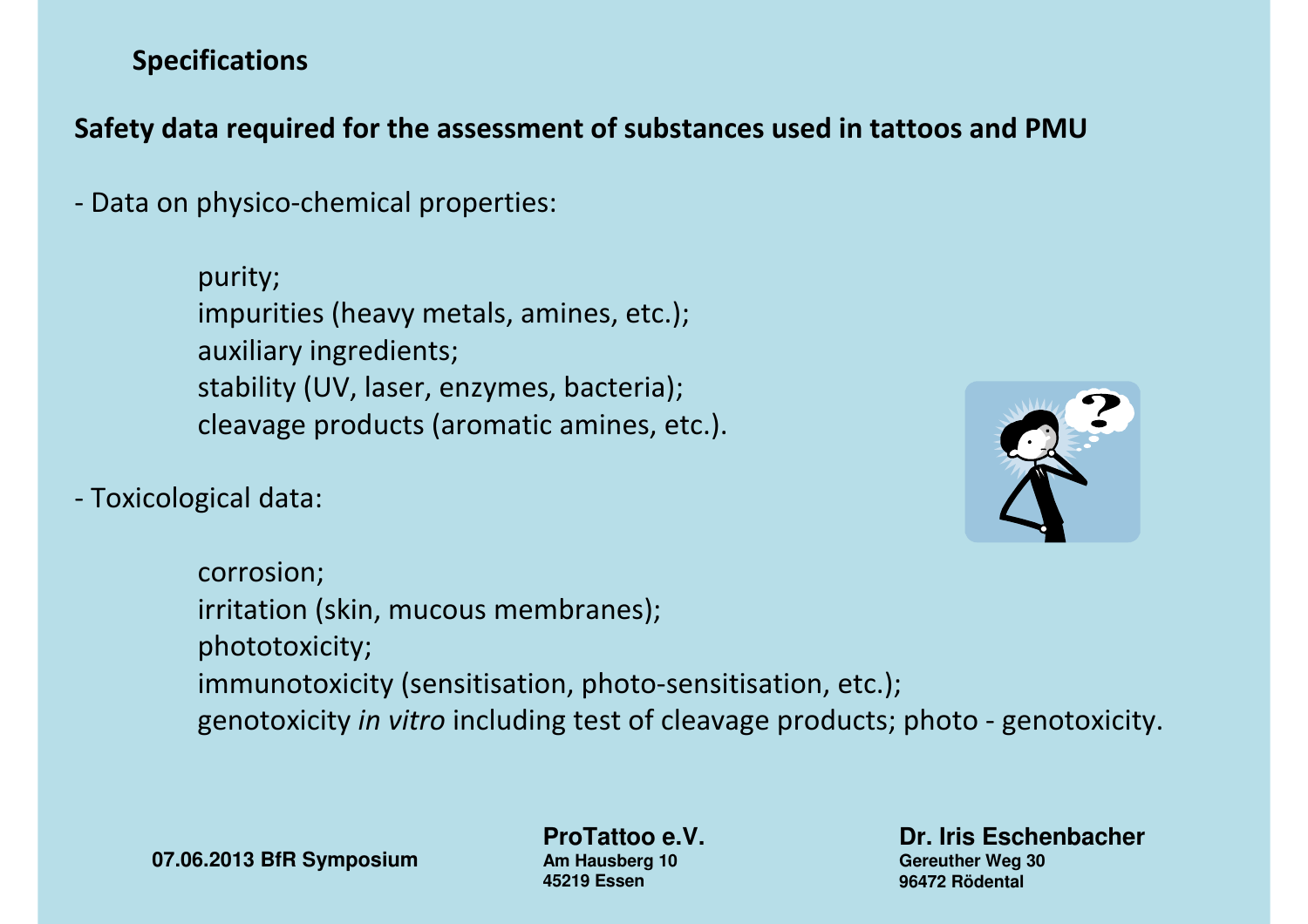## Reality

No or insufficient labelling

Insufficient quality of the raw material

No or insufficient test methods for the raw materials and finished products



**07.06.2013 BfR Symposium**

**ProTattoo e.V.Am Hausberg 1045219 Essen**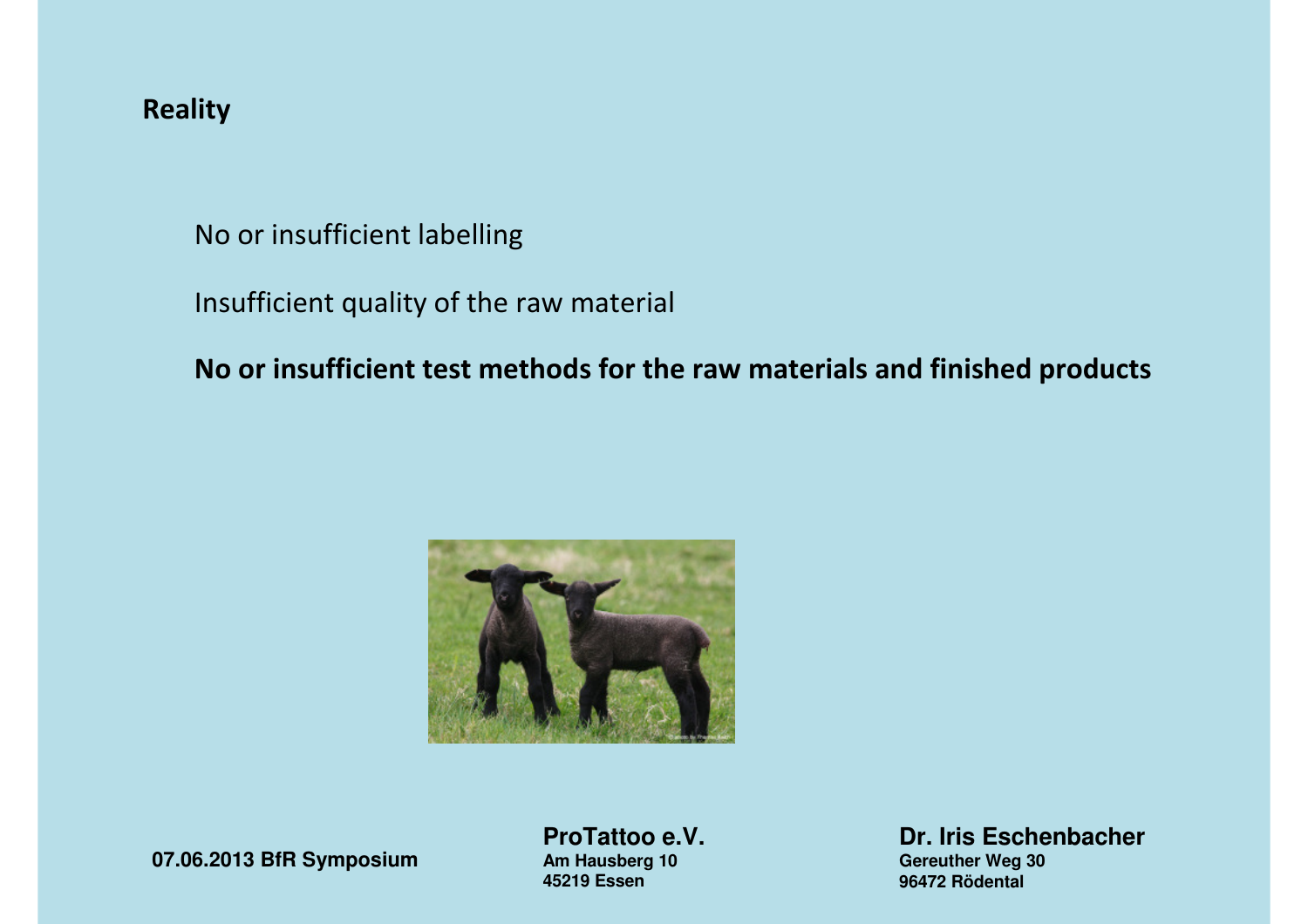## **Requirements**

- **Evidence of competence** for tatooists
- **Safety assessment for all tattoo inks on the market**

**like Safety Assessment Reports for cosmetics (Annex I, Regulation (EC) No 1223/2009)support by an expert (Safety Assessor)** 

**Validated standard methods** 

**07.06.2013 BfR Symposium**

**ProTattoo e.V.Am Hausberg 1045219 Essen**